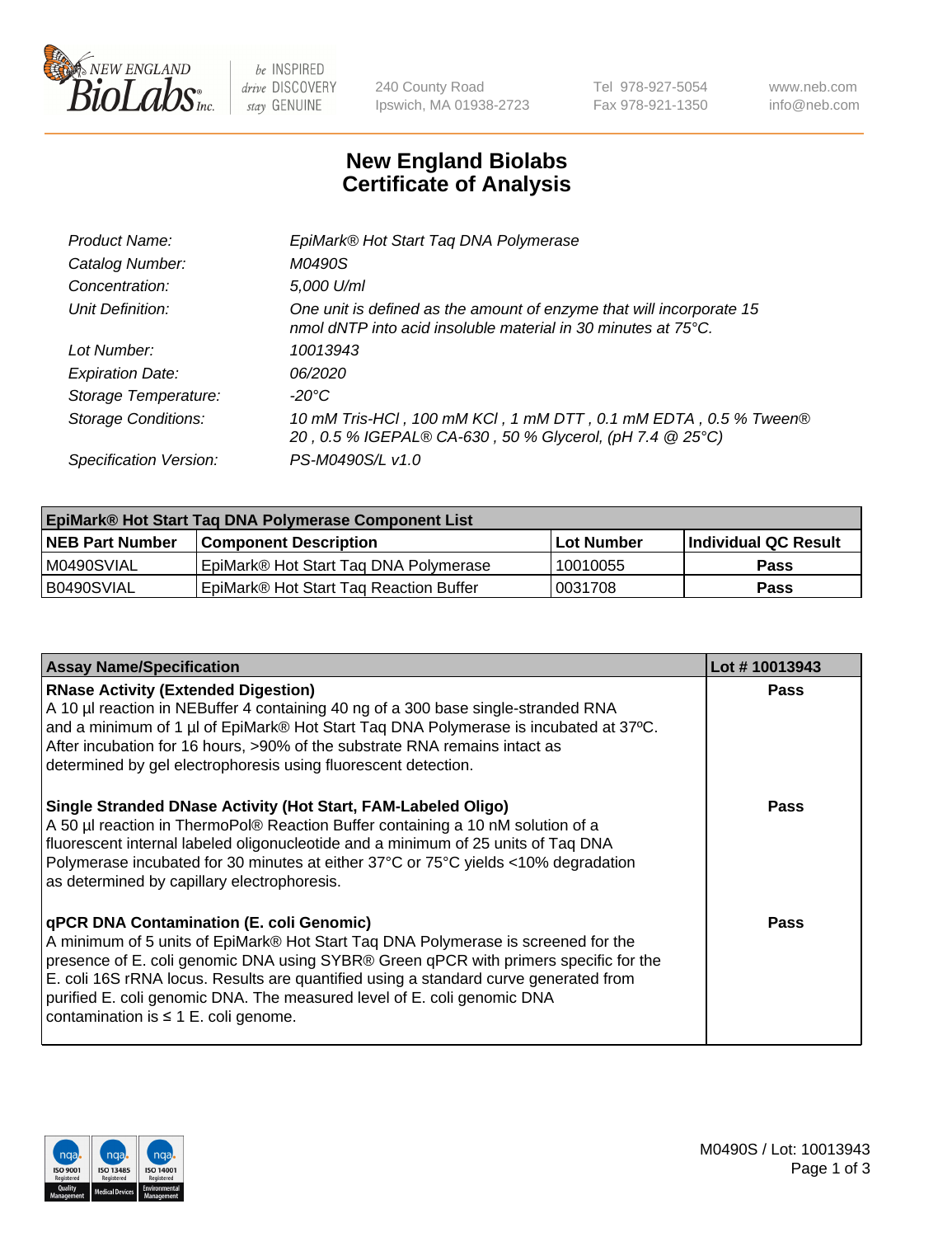

 $be$  INSPIRED drive DISCOVERY stay GENUINE

240 County Road Ipswich, MA 01938-2723 Tel 978-927-5054 Fax 978-921-1350 www.neb.com info@neb.com

| <b>Assay Name/Specification</b>                                                                                                                                                                                                                                                                                                                                                                                                                                                               | Lot #10013943 |
|-----------------------------------------------------------------------------------------------------------------------------------------------------------------------------------------------------------------------------------------------------------------------------------------------------------------------------------------------------------------------------------------------------------------------------------------------------------------------------------------------|---------------|
| <b>Endonuclease Activity (Nicking)</b><br>A 50 µl reaction in ThermoPol® Reaction Buffer containing 1 µg of supercoiled<br>PhiX174 DNA and a minimum of 20 units of Taq DNA Polymerase incubated for 4 hours at<br>either 37°C or 75°C results in <10% conversion to the nicked form as determined by<br>agarose gel electrophoresis.                                                                                                                                                         | <b>Pass</b>   |
| Inhibition of Primer Extension (Hot Start, Radioactivity Incorporation)<br>A 50 µl primer extension assay in ThermoPol® Reaction Buffer in the presence of 200<br>µM dNTPs including [3H]-dTTP, containing 15 nM primed single-stranded M13mp18 with<br>2.5 units of EpiMark® Hot Start Taq DNA Polymerase incubated for 16 hours at 25°C<br>yields >95% inhibition when compared to a non-hot start control reaction.                                                                        | Pass          |
| <b>Non-Specific DNase Activity (16 Hour)</b><br>A 50 µl reaction in NEBuffer 2 containing 1 µg of T3 DNA in addition to a reaction<br>containing Lambda-HindIII DNA and a minimum of 5 units of EpiMark® Hot Start Taq DNA<br>Polymerase incubated for 16 hours at 37°C results in a DNA pattern free of<br>detectable nuclease degradation as determined by agarose gel electrophoresis.                                                                                                     | <b>Pass</b>   |
| PCR Amplification (Hot Start 2 kb Lambda DNA)<br>A 50 µl reaction in EpiMark® Hot Start Taq Reaction Buffer in the presence of 200 µM<br>dNTPs and 0.2 µM primers containing 20 pg Lambda DNA and 100 ng Human Genomic DNA<br>with 1.25 units of EpiMark® Hot Start Taq DNA Polymerase for 30 cycles of PCR<br>amplification results in an increase in yield of the 2 kb Lambda product and a<br>decrease in non-specific genomic bands when compared to a non-hot start control<br>reaction. | <b>Pass</b>   |
| <b>Phosphatase Activity (pNPP)</b><br>A 200 µl reaction in 1M Diethanolamine, pH 9.8, 0.5 mM MgCl2 containing 2.5 mM<br>p-Nitrophenyl Phosphate (pNPP) and a minimum of 100 units Taq DNA Polymerase<br>incubated for 4 hours at 37°C yields <0.0001 unit of alkaline phosphatase activity<br>as determined by spectrophotometric analysis.                                                                                                                                                   | <b>Pass</b>   |
| <b>Protein Purity Assay (SDS-PAGE)</b><br>Taq DNA Polymerase is ≥ 99% pure as determined by SDS-PAGE analysis using Coomassie<br>Blue detection.                                                                                                                                                                                                                                                                                                                                              | Pass          |

This product has been tested and shown to be in compliance with all specifications.